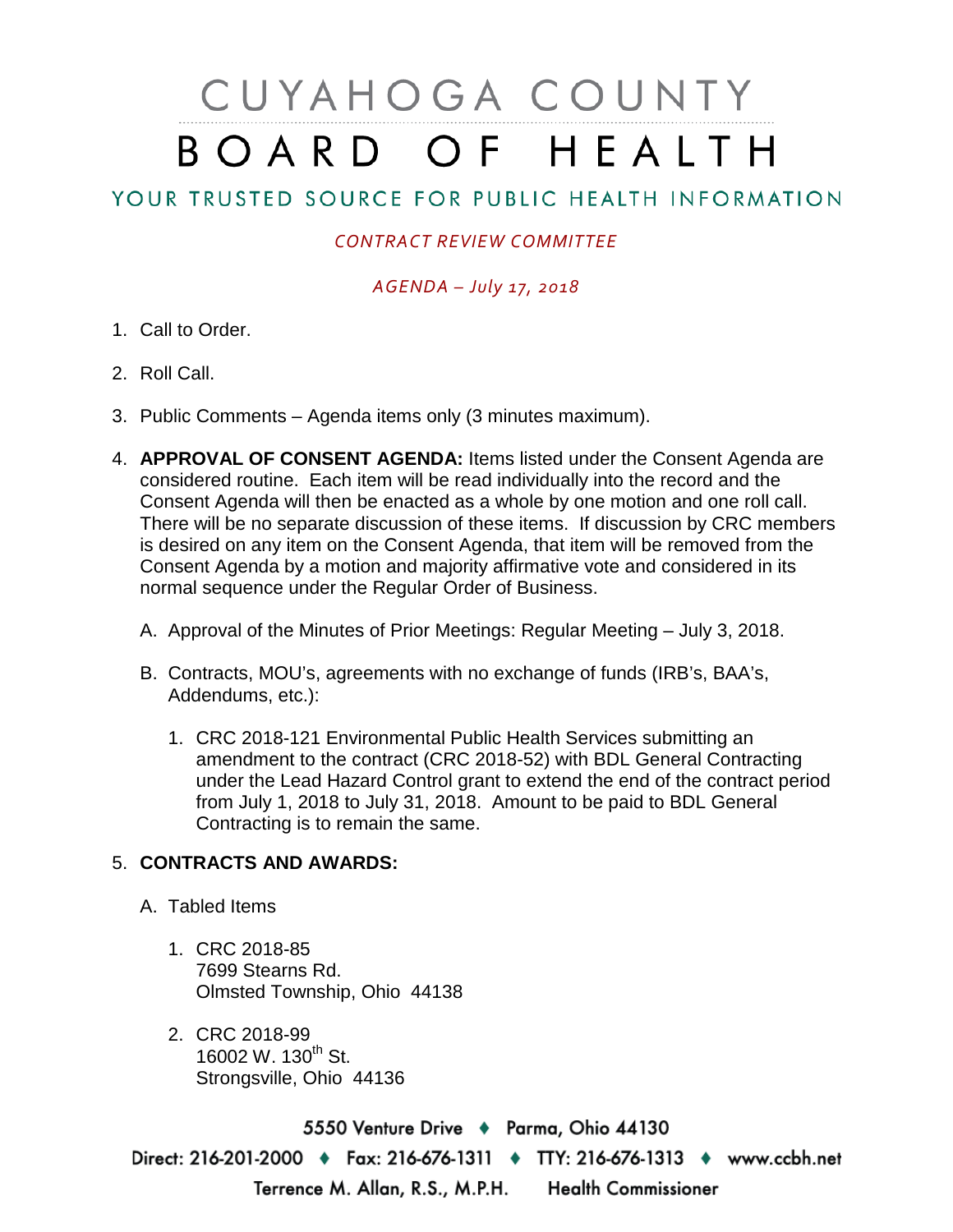- 3. CRC 2018-100 7208 Broadview Rd. Parma, Ohio 44134
- 4. CRC 2018-113 27236 Cook Rd. Olmsted Township, Ohio 44138
- 5. CRC 2018-115 12712 Janette Strongsville, Ohio 44136
- B. New Items For Review
	- 1. Bid/Quote Openings ≥ \$25,000.00

None

2. Bid/Quote Openings < \$25,000.00

*Household Sewage Program* 

- a. CRC 2018-122 7235 Pleasant St. Parma, Ohio 44130
- b. CRC 2018-123 7454 Bronson Rd. Olmsted Twp., Ohio 44138
- c. CRC 2018-124 27277 Cook Rd. Olmsted Twp., Ohio 44138
- d. CRC 2018-125 8430 W. Pleasant Valley Rd. Parma, Ohio 44130
- 3. Expenditures: Contracts < \$25,000.00
	- a. CRC 2018-126 Prevention and Wellness Services submitting a contract with Cuyahoga County Department of Senior and Adult Services under the Ryan White Part A grant from March 1, 2018 through February 28, 2019. Amount to be paid to Cuyahoga County Department of Senior and Adult Services is not to exceed \$14,188.00.

5550 Venture Drive + Parma, Ohio 44130

Direct: 216-201-2000 • Fax: 216-676-1311 • TTY: 216-676-1313 • www.ccbh.net

Terrence M. Allan, R.S., M.P.H. **Health Commissioner**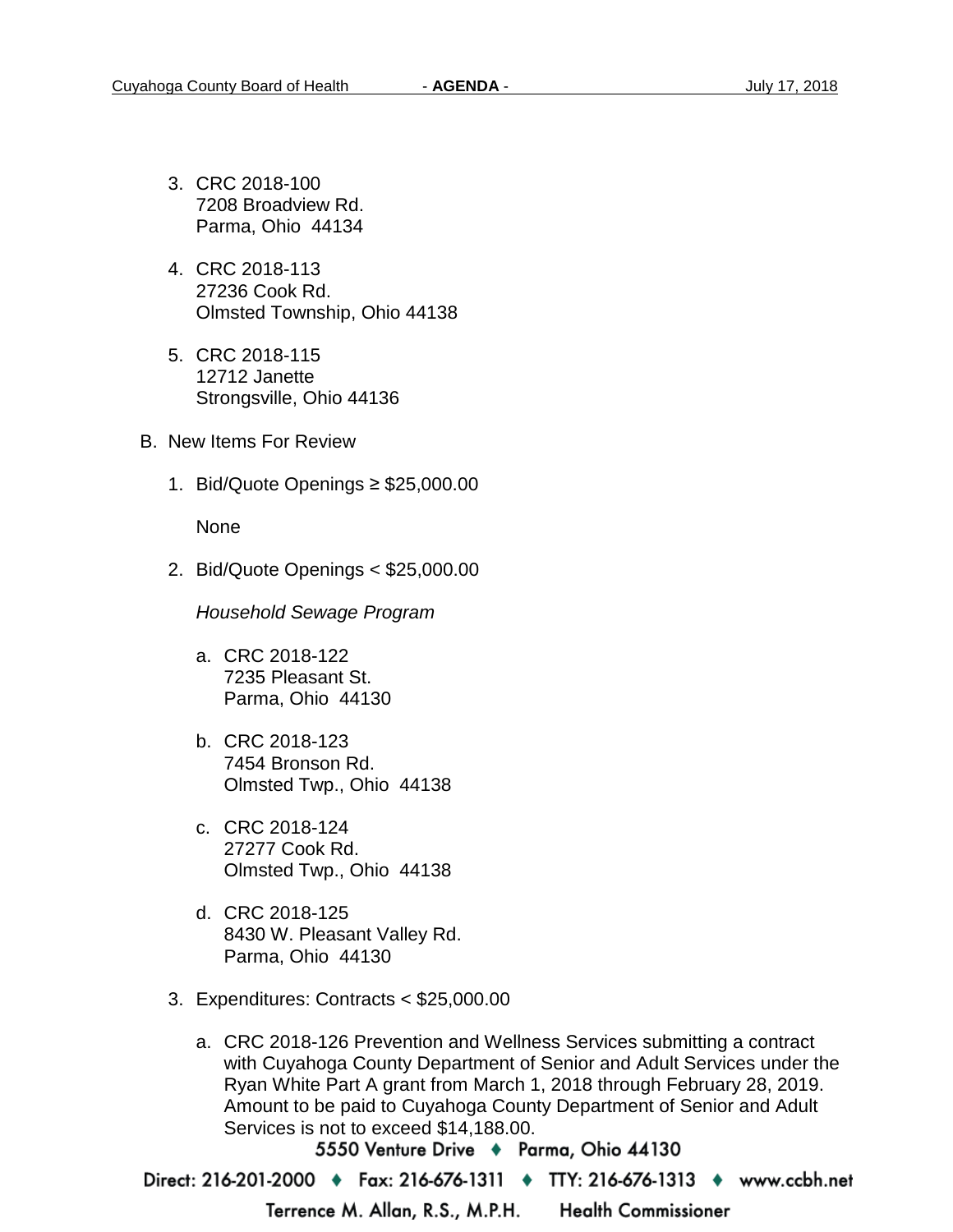Purpose: To provide direct service care to eligible HIV clients.

Funding Source: 100% reimbursable through the FY2019 Ryan White grant.

b. CRC 2018-127 Prevention and Wellness Services submitting a contract with Radio One under the Reproductive Health and Wellness (RHW) grant for advertising services from July 23, 2018 through August 20, 2018. Amount to be paid to Radio One is not to exceed \$7,000.00.

Purpose: To advertise the expanded hours of the CCBH Family Planning Services Clinic located in Warrensville Heights at the Cleveland Clinic Health System – East Region dba South Pointe Hospital.

Funding Source: 100% reimbursable through the FY2018 RHW grant.

c. CRC 2018-128 Prevention and Wellness Services submitting a contract with Cleveland Clinic Health System – East Region dba South Pointe Hospital under the Reproductive Health and Wellness (RHW) grant to lease space for a satellite CCBH Family Planning Clinic from August 1, 2018 through July 31, 2019. Amount to be paid to Cleveland Clinic Health System – East Region dba South Pointe Hospital is not to exceed \$6,120.00.

Purpose: Contract renewal for the Family Planning clinic site to continue to provide education and comprehensive family planning services in Warrensville Heights, including a full range of contraceptive counseling and options, HIV and STI testing and treatment, and referral to appropriate area social services as needed.

Funding Source: 100% reimbursable through the FY2019 RHW grant.

d. CRC 2018-129 Prevention and Wellness Services submitting a contract with Pomerene Hospital under the Breast and Cervical Cancer Project (BCCP) grant from June 30, 2018 through June 29, 2019. Amount to be paid to Pomerene Hospital is not to exceed \$1,000.00.

Purpose: To assist with transportation for Amish/Mennonite BCCP clients to obtain annual breast and cervical cancer screenings.

Funding Source: 100% reimbursable through the FY2019 BCCP grant.

e. CRC 2018-130 Prevention and Wellness Services submitting a contract with Lamar Advertising under the Racial and Ethnic Approaches to Community Health (REACH) grant from August 1, 2018 through October 5550 Venture Drive + Parma, Ohio 44130

Direct: 216-201-2000 • Fax: 216-676-1311 • TTY: 216-676-1313 • www.ccbh.net

**Health Commissioner** Terrence M. Allan, R.S., M.P.H.